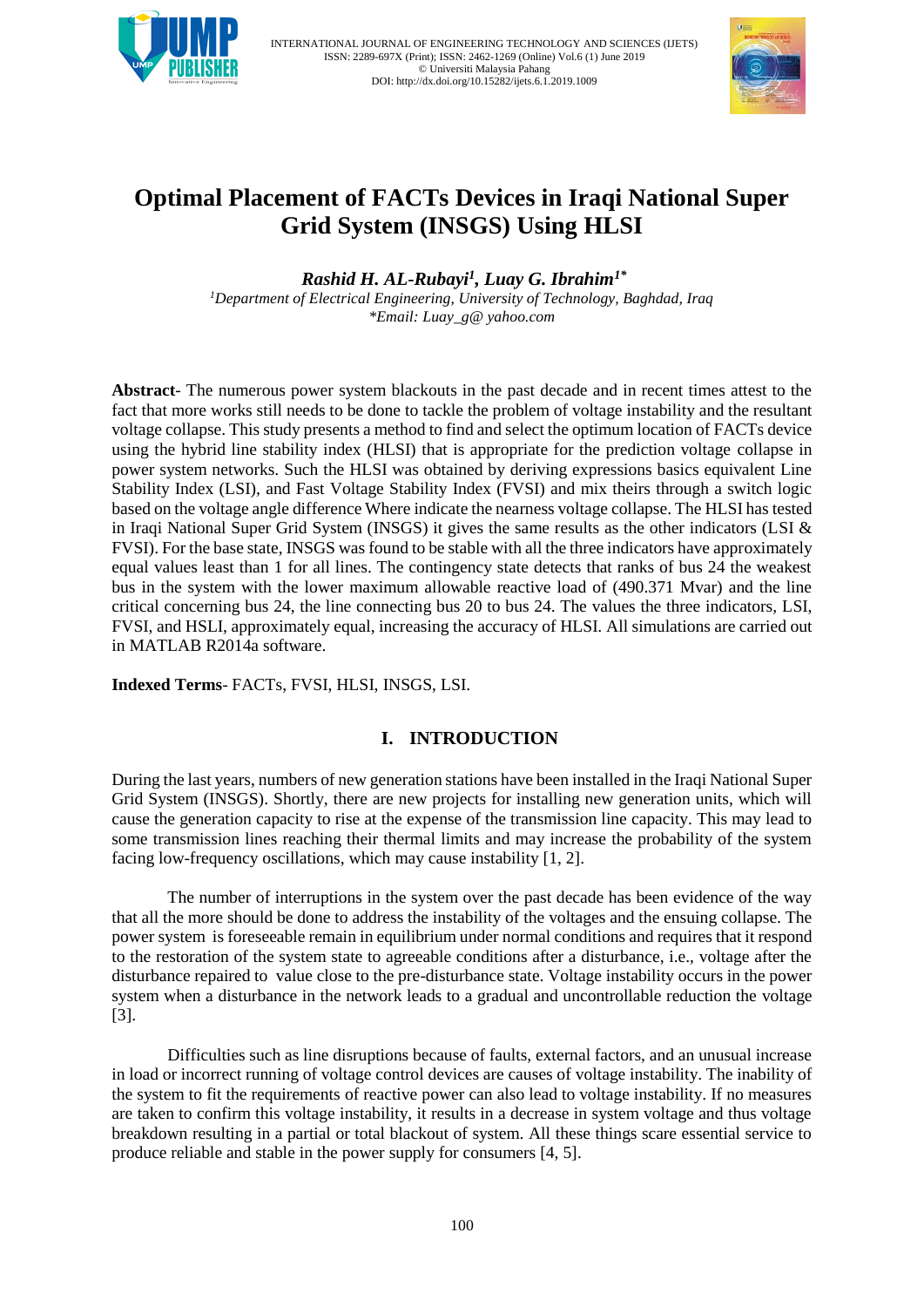Voltage stability is said to be the ability of a power system to maintain acceptable voltages at all network buses of the system under normal operating conditions and after being subjected to a disturbance [6,7]. A modal analysis of the Voltage Stability has been introduced by [8,9] with determine the placement of FACTS based on participation parameter. This paper proposes HLSI that is suitable for the prediction of voltage collapse in INSGS. The study will also identify the weak bus and critical lines in order to determine the optimum location of FACTS device in the INSGS.

#### **II. MATERIALS AND METHOD**

The Voltage stability, to a large degree, have to do with transmission line parameters and system load parameters, which show how close each transmission line is to voltage instability, which has become gradually a main tool for assessing and controlling voltage stability by power system operators. This indices use for online or offline monitoring of the power system in seek to prophesy nearness to voltage instability or collapse. In this paper, propose the new HLSI for power system networks to monitor voltage stability state and/or for voltage collapse prediction. To derive the mathematical formulation for HLSI, we first derive, Line Stability Index (LSI) [10] and the Fast Voltage Stability Index (FVSI) [11] and mix them based on a seeing that the FVSI is an approximation of the LSI under voltage angle conditions so that the HLSI takes advantages of improved prediction rigor and speed. The single line diagram of two buses had shown Figure 1. The all parameters and variables are in per unit.



**Figure 1:** Single line diagram of two buses

Can be defined the power flowing at Bus 2 below:

$$
S_2 = P_2 + jQ_2 \tag{1}
$$

$$
S_2 = V_2 I_2^* \tag{2}
$$

Where

$$
\overline{I_2} = \frac{\overline{v}}{\overline{z}} = \frac{V_{1\angle\delta_1 - V_2\angle\delta_2}}{Z\angle\theta} \tag{3}
$$

Therefore,

$$
S_{2} = \frac{|V_1||V_2|}{|Z|} \angle (\theta + \delta_2 - \delta_1) - \frac{|V_2|}{|Z|} \angle \theta \tag{4}
$$

The phasor diagram for the two-bus transmission system of Figure 1 with I as the reference phasor is as shown in Figure 2.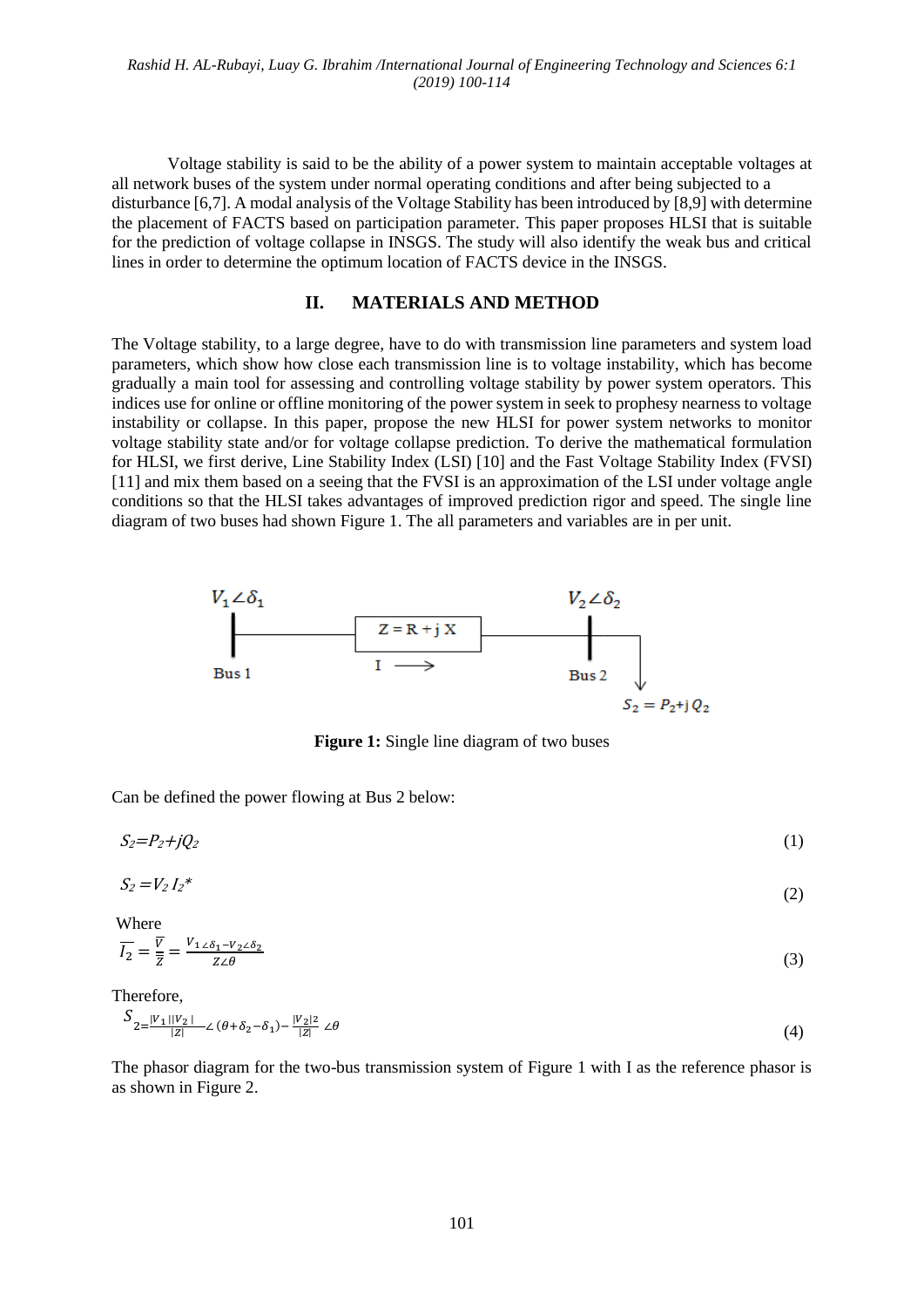

**Figure 2:** Phasor diagram of two-bus transmission line

Expressing $S_r$  in describe of its real and imaginary parts, equation (4) becomes:

$$
S_{2=\frac{|V_{1}||V_{2}|}{|Z|}\cos(\theta+\delta_{2}-\delta_{1})+j\frac{|V_{1}||V_{2}|}{|Z|}\sin(\theta+\delta_{2}-\delta_{1})-\frac{|V_{2}|^{2}}{|Z|}\cos\theta+j\frac{|V_{2}|^{2}}{|Z|}\sin\theta
$$
\n(5)

Rearrange equation (5) gives

$$
S_{2=\frac{|V_1||V_2|}{|Z|}\cos(\theta+\delta_2-\delta_1)-\frac{|V_2|}{|Z|}\cos\theta+j\left(\frac{|V_1||V_2|}{|Z|}\sin(\theta+\delta_2-\delta_1)+\frac{|V_2|}{|Z|}\sin\theta\right)}
$$
(6)  
Then comparing parts on both sides real and imaginary, gives

$$
P_{2=\frac{|V_1||V_2|}{|Z|}\cos(\theta-\delta_1+\delta_2)-\frac{|V_2|}{|Z|}\cos\theta} \tag{7}
$$

$$
Q_{2} = \frac{|V_1||V_2|}{|Z|} \sin(\theta - \delta_1 + \delta_2) + \frac{|V_2|}{|Z|} \sin \theta \tag{8}
$$

Substituting  $\delta = \delta_2 - \delta_1$  and finding roots equation in terms of  $Q_2$  in (8) gives

$$
\frac{|V_2|}{|Z|}\sin\theta - \frac{|V_1||V_2|}{|Z|}\sin(\theta - \delta) + Q_{2=0} \tag{9}
$$

Therefore, quadratic equation voltage shows as follows:

$$
\frac{\sin \theta}{|z|} V_2^2 - |V_2| \frac{|V_1| \sin (\theta - \delta)}{|z|} + Q_{2=0}
$$
\n(10)

Then by solving  $V_2$  gives:

$$
V_2 = \frac{\frac{|V_1|\sin(\theta-\delta)}{|Z|} \pm \sqrt{(\frac{|V_1|\sin(\theta-\delta))}{|Z|})^{2}-4\frac{\sin\theta}{|Z|}Q_2}}{2\frac{\sin\theta}{|Z|}}
$$
(11)

Discriminant of equation (11) must be larger than or equal to zero, for the stability.

$$
\frac{(|V_1|^2 \sin^2(\theta - \delta))}{|z|^2} - 4 \frac{\sin \theta}{|z|} \ Q_2 \ge 0 \tag{12}
$$

Multiply both sides with  $|Z|^2$ , we have

$$
|V_1|^2 \sin^2(\theta - \delta) - 4|Z| \sin \theta Q_2 \ge 0 \tag{13}
$$

However,  $X = |Z| \sin \theta$ , from relevance impedance triangle show as follows: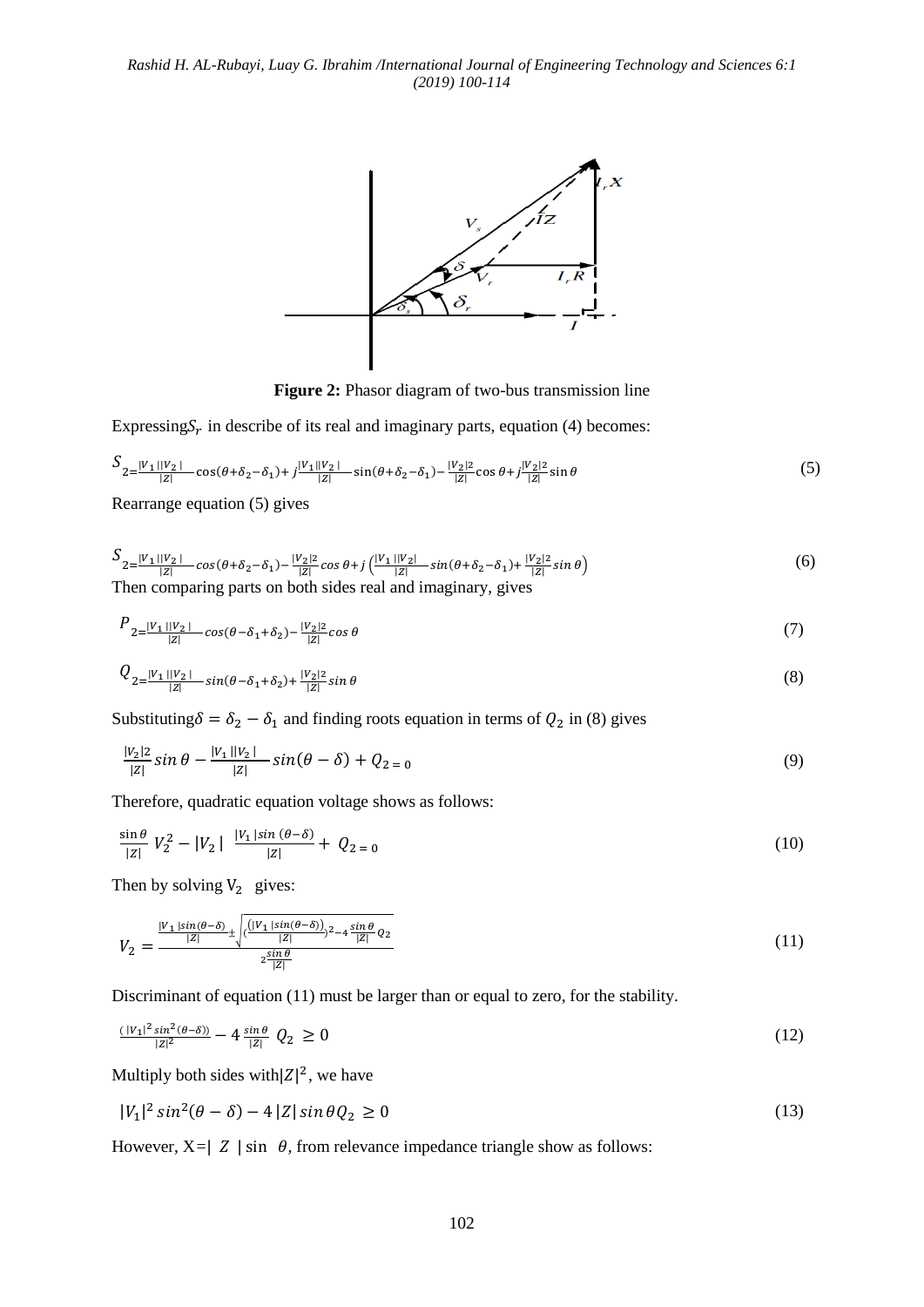Replace  $X$  in to (13), then

$$
V_1^2 \sin^2(\theta - \delta) - 4XQ_2 \ge 0 \tag{14}
$$

Divided both sides by  $|V_1|^2 \sin^2(\theta_-\delta)$ , thereafter equation (14) becomes

$$
1 - \frac{4XQ_2}{V_1^2 \sin^2(\theta - \delta)} \ge 0
$$
\n(15)

Then, (LSI) is obtained as:

$$
LSI = \frac{4XQ_2}{|V_1|^2 \sin^2(\theta - \delta)} \le 1\tag{16}
$$

Equation (16) when  $\delta \approx 0$  can be inferred that:

$$
\frac{4XQ_2}{|V_1|^2(\sin\theta)^2} \le 1\tag{17}
$$

The power triangle that  $X = |Z| \sin \theta$  which suggests:

$$
sin\theta = \frac{x}{|z|} \tag{18}
$$

Replacing equation (18) into equation (17) and simplify yields term for voltage stability with  $\delta$ negligibly small:

$$
FVSI = \frac{4Q_2\left(|Z|\right)^2}{|V_1|^2 X} \le 1\tag{19}
$$

Therefore, we suggest mix equations (16)  $\&$  (19) equation single to calculate nearness the voltage collapse according to the conversion function μ, shown equation (20). Computed δ in the load- flow program at each against the threshold value, δc, is tested in order to find whether μ is (1, 0). For a hybrid stability indicator, it obtains stability and accuracy with better stability.

$$
HLSI = \frac{4Q_2}{|V_1|^2} \left[ \frac{(|Z|)^2}{X} \mu - \frac{X}{\sin^2(\theta - \delta)} (\mu - 1) \right] \le 1 \qquad \mu = \begin{cases} 1 & \delta < \delta_c \\ 0 & \delta \ge \delta_c \end{cases} \tag{20}
$$

"μ" is a function which value conversion depends on if the difference angle δ very small or not. The large voltage angle difference between the two loading buses indicates on that a power system loaded or There is increased resistance between bus loading. then, the voltage angle difference, delta 'δ' cannot be ignored exactly as it did in the mathematical formulation of FVSI. When the HLSI is less than 1, the system is static. The nearer the value of (1), the system was unstable, and the near voltage collapsed.

Prediction of the voltage collapse is summarizing in the determination of the maximum load-ability, identification of the weakest bus for the network and the critical line with respect to load buses. This information is useful optimally locate possible points of placement of FACTs devices to combat voltage collapse in power system networks. The following algorithm steps are followed in determining the maximum load-ability and weak bus identification:

1. Input the bus and the line data for the Iraqi National Super Grid System (INSGS).

2. The Power flow solution program is run for the base case using the Newton- Raphson method in the MATLAB environment.

3. The line stability indices' (LSI, FVSI, and HLSI) values are calculated for the base case for all the lines of INSGS.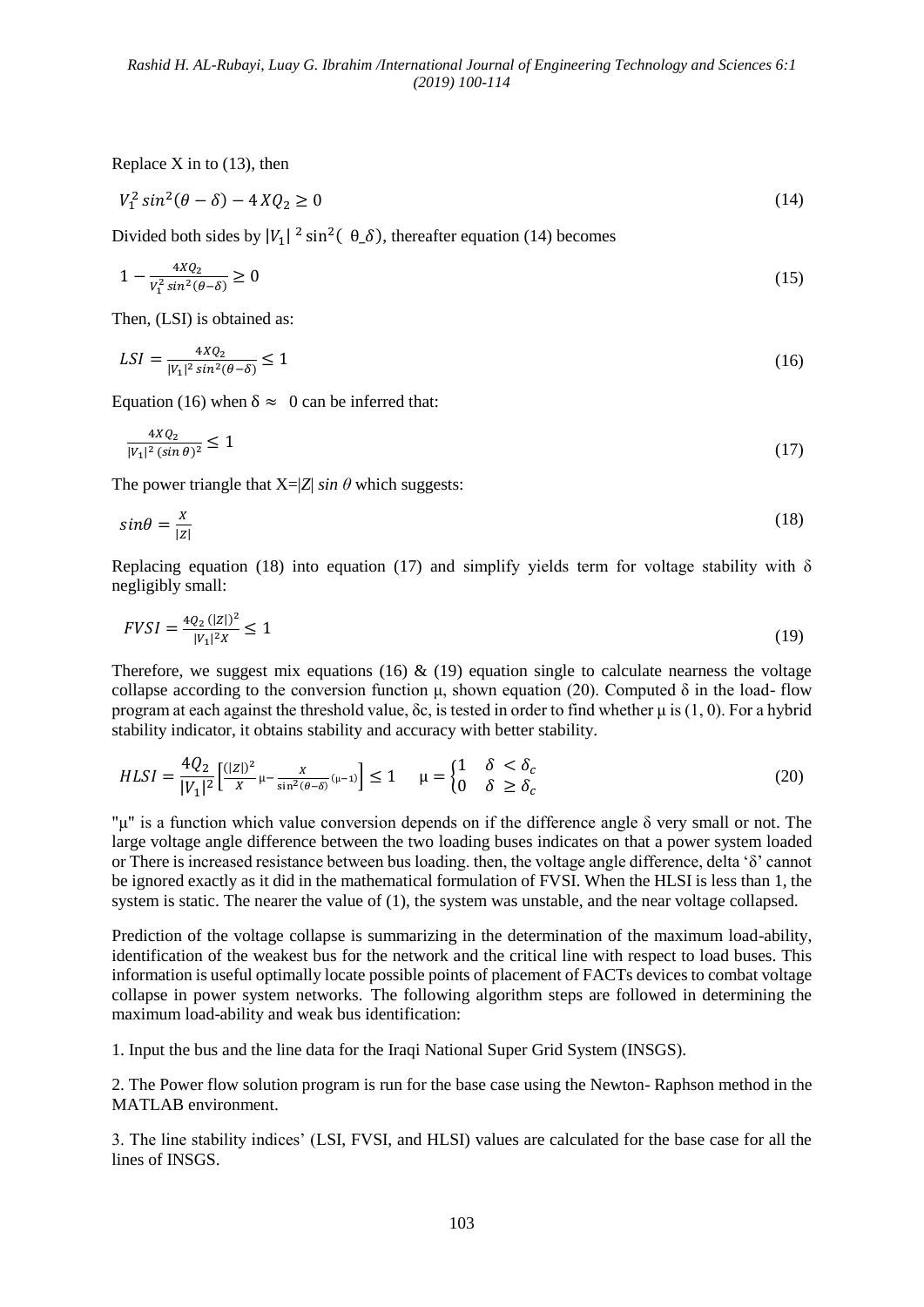4. A load bus (PQ Bus) is selected, and from the base case, its reactive power demand is gradually increased while keeping the loads on the other buses at the base load until the stability index value approaches equal one.

5. The value of the line stability index for each variation in the load is calculated.

6. The line with the greatest line stability index value is the most critical line of the bus.

7. Then another load bus (PQ bus) is selected, and steps 1-5 are repeated.

8. The maximum reactive power loading is extracted and is termed "the maximum load-ability" of the selected load bus obtained from step 4.

9. The voltage at the critical loading is obtained. It is known as the critical voltage of that particular load bus.

The maximum load-ability is ranked the highest implying the weakest bus in the system. It is a possible location of the UPFC device for voltage stability enhancement. Figure 3 shows the flow chart for calculating the voltage stability indices considered in this paper.



**Figure 3:** Flow chart of the calculating the voltage stability indicator

# **III. RESULTS AND DISCUSSION**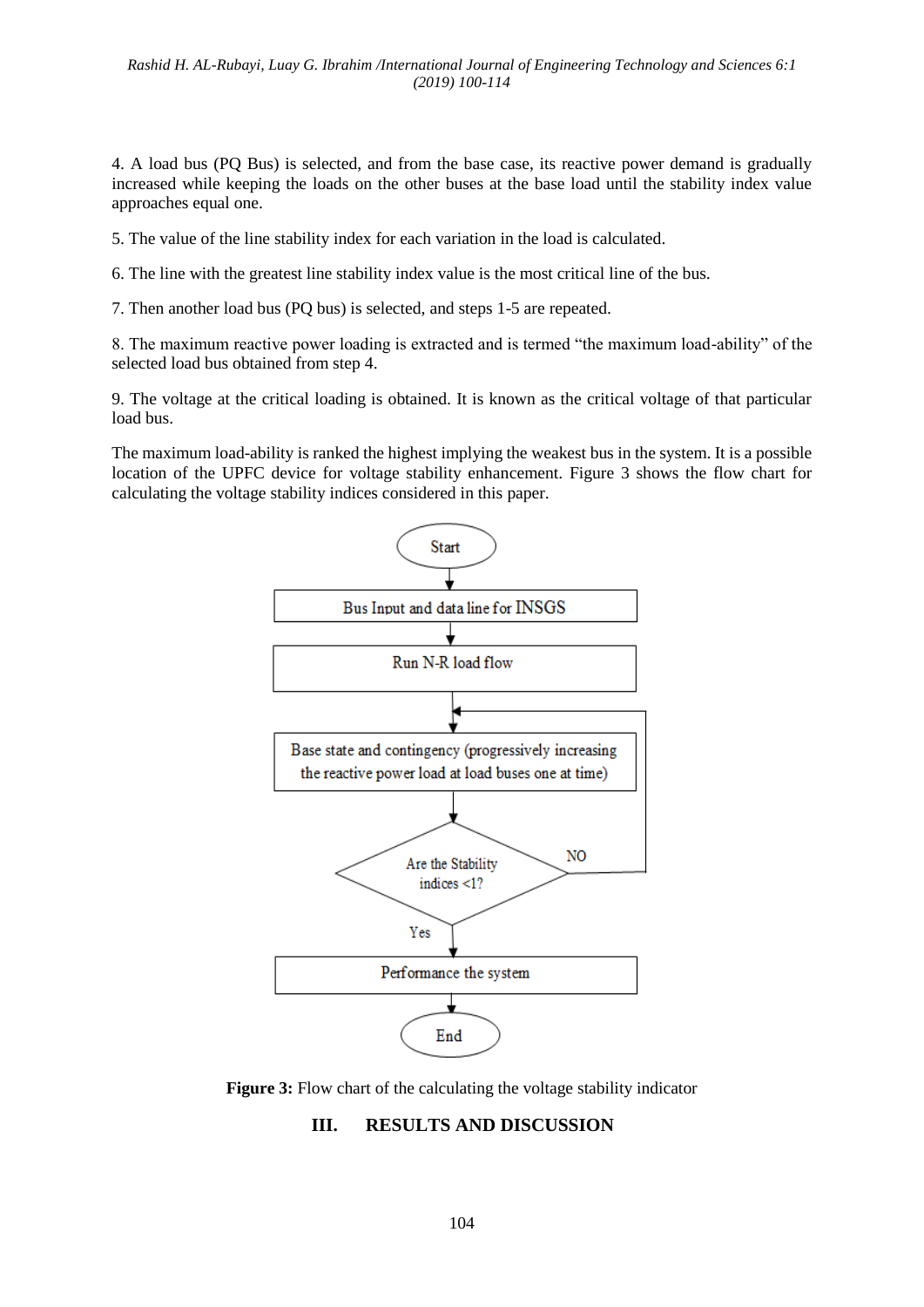HLSI mix two existing stability indicators the LSI and FVSI taking feature of the punctuality of LSI indicator and the constancy of FVSI indicator. In order to validate this HLSI, it was used with both the LSI & the FVSI check the stability of the INSGS. The INSGS 24-bus has 11generator buses (PV), 13 load buses (PQ) and 39 interconnected lines or branches. Bus 1(MUSP) is selected as the slack bus , the bus data and line data are as shown in the appendix [12]. Figure 4 shows the single-line diagram of the system. The bus and line data used for the power flow analysis are as presented. The simulation result for both scenarios: the base state and the contingency are here discussed. Table 1 shows the base state values of the line stability indices and Figure 5 shows the bar charts of LSI, FVSI and HLSI against line Number. i.e. the thirty-nine (39) interconnected lines of the INSGS. At base state, the simulation was carried out to obtain the voltage stability indices: the LSI, FVSI and HLSI using equations 16, 19 and 20 respectively. From Table 1 and Figure 5, the system is stable as none of the indices of each line is near 1. It is observed that the three indices' values are almost equal. This validates the fact that the developed new index, HLSI can be used in place of the other two indices.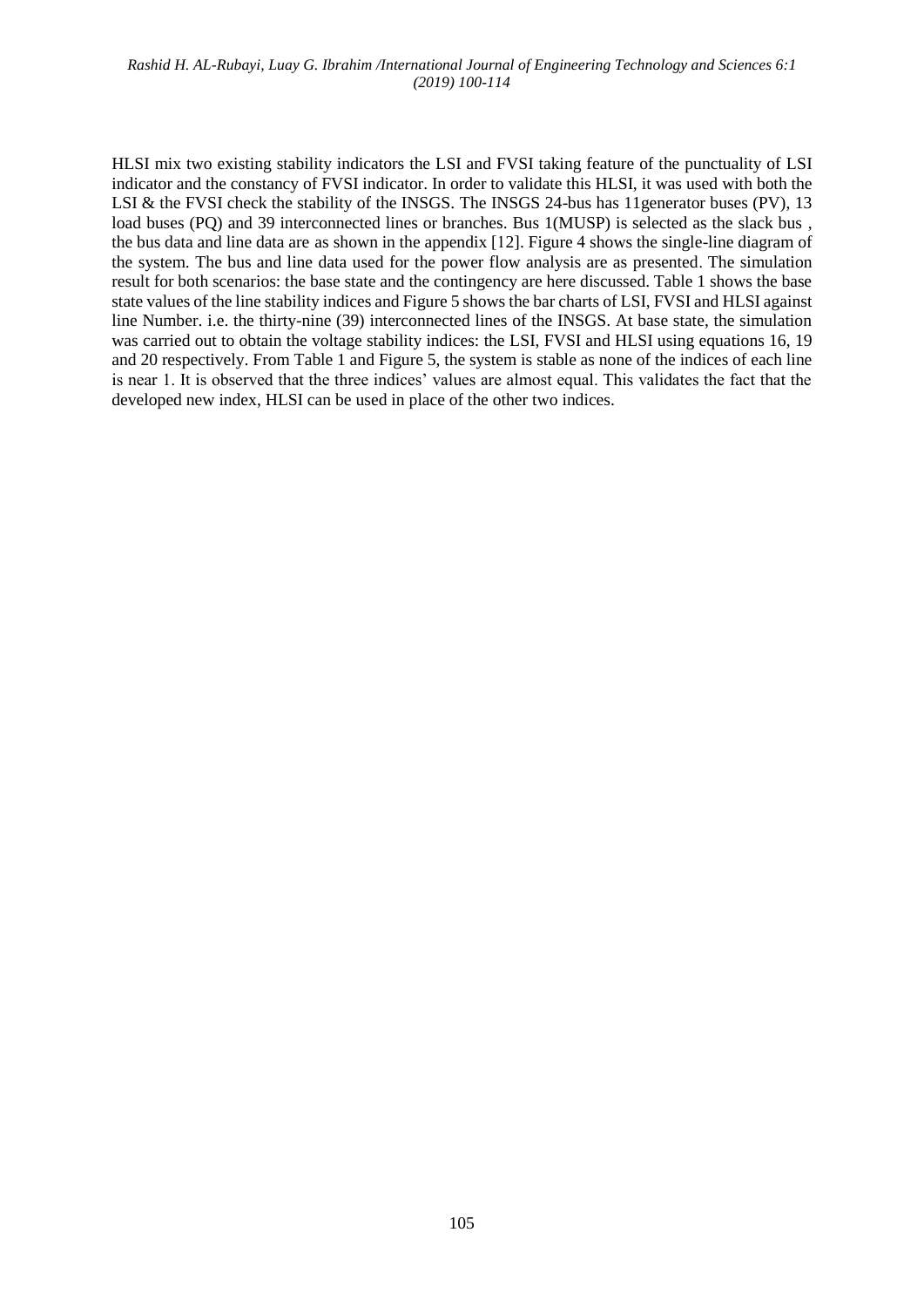

**Figure 4:** One line diagram of the INSGS (400 kV)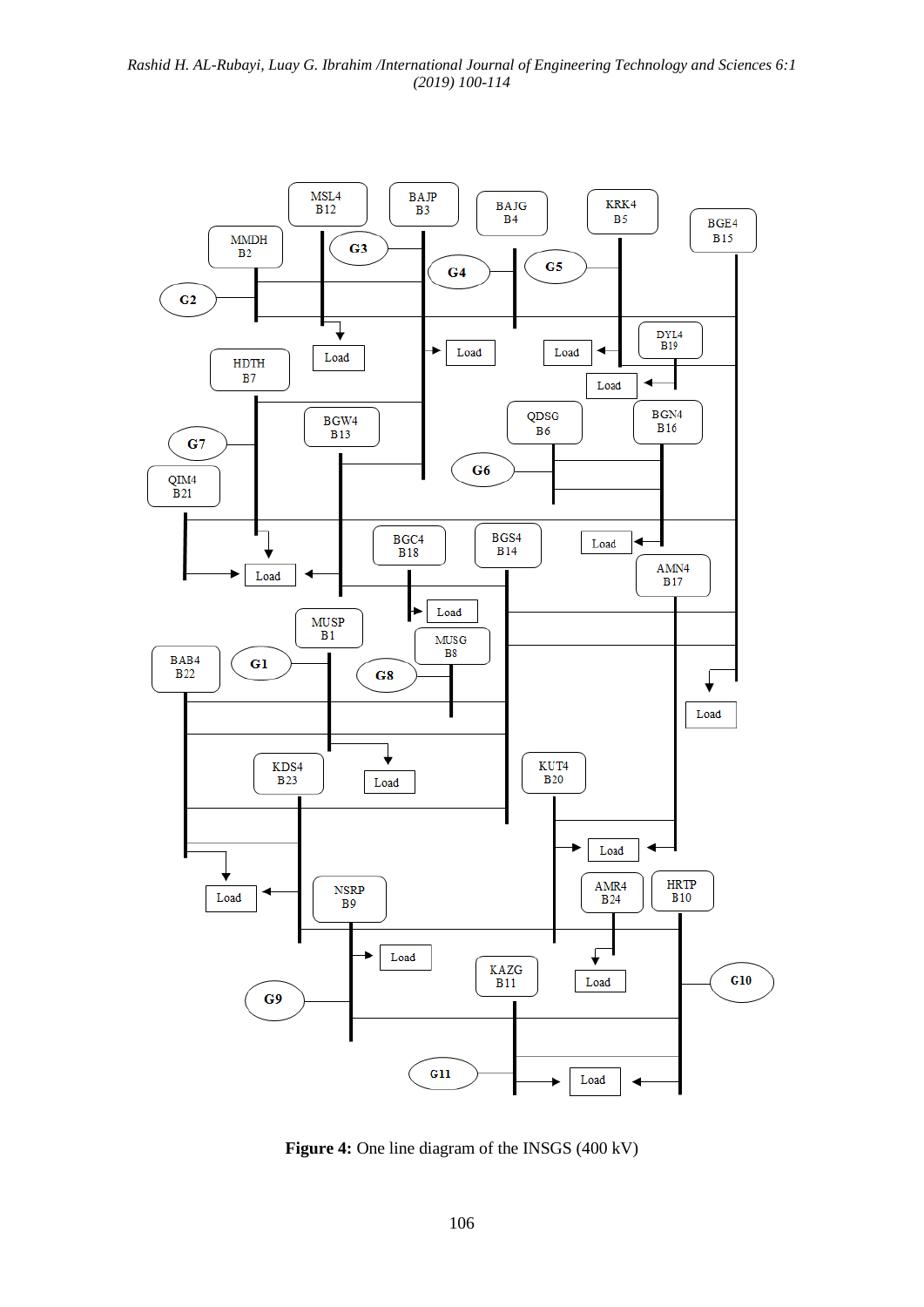**Table 1:** Base case results for the (INSGS)

| Line No.         | From           | To             | <b>Voltage Stability Indices</b> |             |             |  |  |
|------------------|----------------|----------------|----------------------------------|-------------|-------------|--|--|
|                  | <b>Bus</b>     | <b>Bus</b>     | LSI                              | <b>FVSI</b> | <b>HLSI</b> |  |  |
| $\mathbf{1}$     | $\mathbf{1}$   | 8              | 0.00616                          | 0.00616     | 0.00616     |  |  |
| $\overline{2}$   | $\mathbf{1}$   | 14             | 0.09961                          | 0.09876     | 0.09876     |  |  |
| 3                | $\mathbf{1}$   | 22             | 0.04690                          | 0.04663     | 0.04663     |  |  |
| $\overline{4}$   | $\mathbf{1}$   | 22             | 0.04690                          | 0.04663     | 0.04663     |  |  |
| 5                | $\overline{2}$ | 12             | 0.14045                          | 0.13891     | 0.13891     |  |  |
| 6                | $\overline{2}$ | 12             | 0.14045                          | 0.13891     | 0.13891     |  |  |
| $\boldsymbol{7}$ | 3              | $\overline{4}$ | 0.00046                          | 0.00046     | 0.00046     |  |  |
| 8                | 3              | $\tau$         | 0.04458                          | 0.04343     | 0.04458     |  |  |
| 9                | $\overline{3}$ | 12             | 0.40092                          | 0.40168     | 0.40168     |  |  |
| 10               | $\overline{3}$ | 12             | 0.40092                          | 0.40168     | 0.40168     |  |  |
| 11               | 3              | 13             | 0.53707                          | 0.51197     | 0.53707     |  |  |
| 12               | $\overline{4}$ | $\overline{5}$ | 0.03365                          | 0.03295     | 0.03295     |  |  |
| 13               | $\overline{4}$ | 15             | 0.54646                          | 0.53129     | 0.54646     |  |  |
| 14               | 5              | 19             | 0.03248                          | 0.03170     | 0.03248     |  |  |
| 15               | 6              | 16             | 0.00766                          | 0.00766     | 0.00766     |  |  |
| 16               | 6              | 16             | 0.00766                          | 0.00766     | 0.00766     |  |  |
| 17               | 7              | 13             | 0.03355                          | 0.03277     | 0.03277     |  |  |
| 18               | $\overline{7}$ | 21             | 0.03625                          | 0.03600     | 0.03600     |  |  |
| 19               | 8              | 14             | 0.05424                          | 0.05378     | 0.05378     |  |  |
| 20               | 9              | 11             | 0.25455                          | 0.24218     | 0.25455     |  |  |
| 21               | 9              | 20             | 0.17212                          | 0.16542     | 0.17212     |  |  |
| 22               | 9              | 23             | 0.20304                          | 0.20549     | 0.20304     |  |  |
| 23               | 10             | 11             | 0.06586                          | 0.06586     | 0.06586     |  |  |
| 24               | 10             | 11             | 0.06586                          | 0.06586     | 0.06586     |  |  |
| 25               | 10             | 24             | 0.16822                          | 0.16637     | 0.16637     |  |  |
| 26               | 13             | 16             | 0.04765                          | 0.04769     | 0.04769     |  |  |
| 27               | 13             | 18             | 0.04114                          | 0.04118     | 0.04118     |  |  |
| 28               | 14             | 17             | 0.01634                          | 0.01628     | 0.01628     |  |  |
| 29               | 14             | 17             | 0.01634                          | 0.01628     | 0.01628     |  |  |
| 30               | 14             | 18             | 0.06194                          | 0.06178     | 0.06178     |  |  |
| 31               | 14             | 23             | 0.016550                         | 0.16429     | 0.16429     |  |  |
| 32               | 15             | 16             | 0.01455                          | 0.01457     | 0.01457     |  |  |
| 33               | 15             | 17             | 0.00881                          | 0.00882     | 0.00882     |  |  |
| 34               | 15             | 17             | 0.00881                          | 0.00882     | 0.00882     |  |  |
| 35               | 15             | 19             | 0.00665                          | 0.00667     | 0.00667     |  |  |
| 36               | 17             | 20             | 0.08971                          | 0.08029     | 0.08971     |  |  |
| 37               | 20             | 24             | 0.03680                          | 0.03618     | 0.03680     |  |  |
| 38               | 22             | 23             | 0.11273                          | 0.11153     | 0.11153     |  |  |
| 39               | 22             | 23             | 0.11273                          | 0.11153     | 0.11153     |  |  |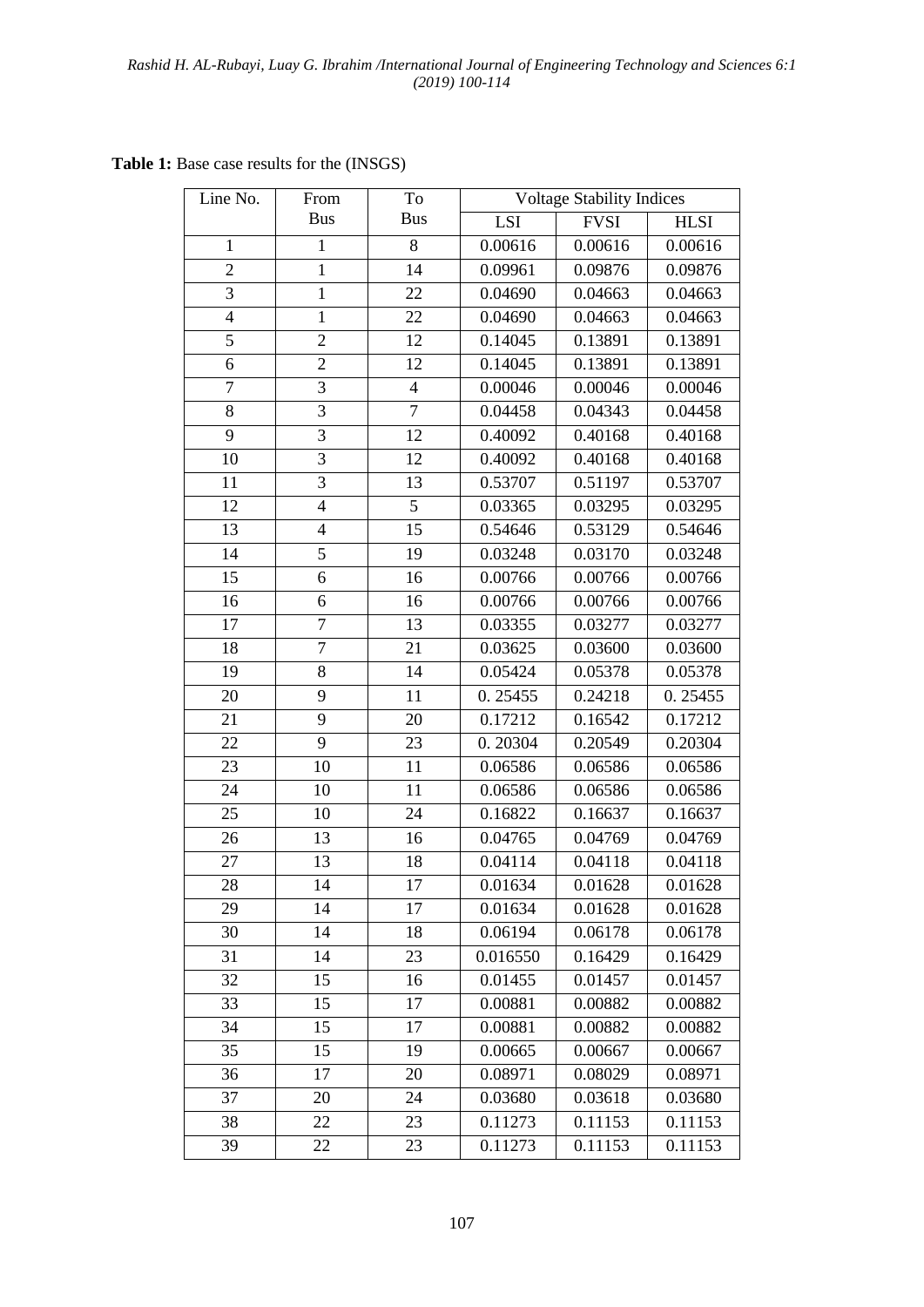

**Figure 5:** The LSI, FVSI and HLSI Vs Line No. for the Base state of the (INSGS)

The Simulation of a contingency state considered is the difference in the demand for reactive power. The reveals load bus 24 is the weakest and most vulnerable to the bus because it has the lowest maximum permissible reactive load of (490.371 Mvar) as shown in Figure 6. This bus has two connected lines and the line critical with respect to load bus 24 is the line 20-24. The means that any addition to the reactive load will cause the voltage collapse on the system. Bus 14 has the maximum load-ability and optional reactive load of around (4750 Mvar).



**Figure 6:** Maximum reactive loads (Q MVAr) at load buses of (INSGS)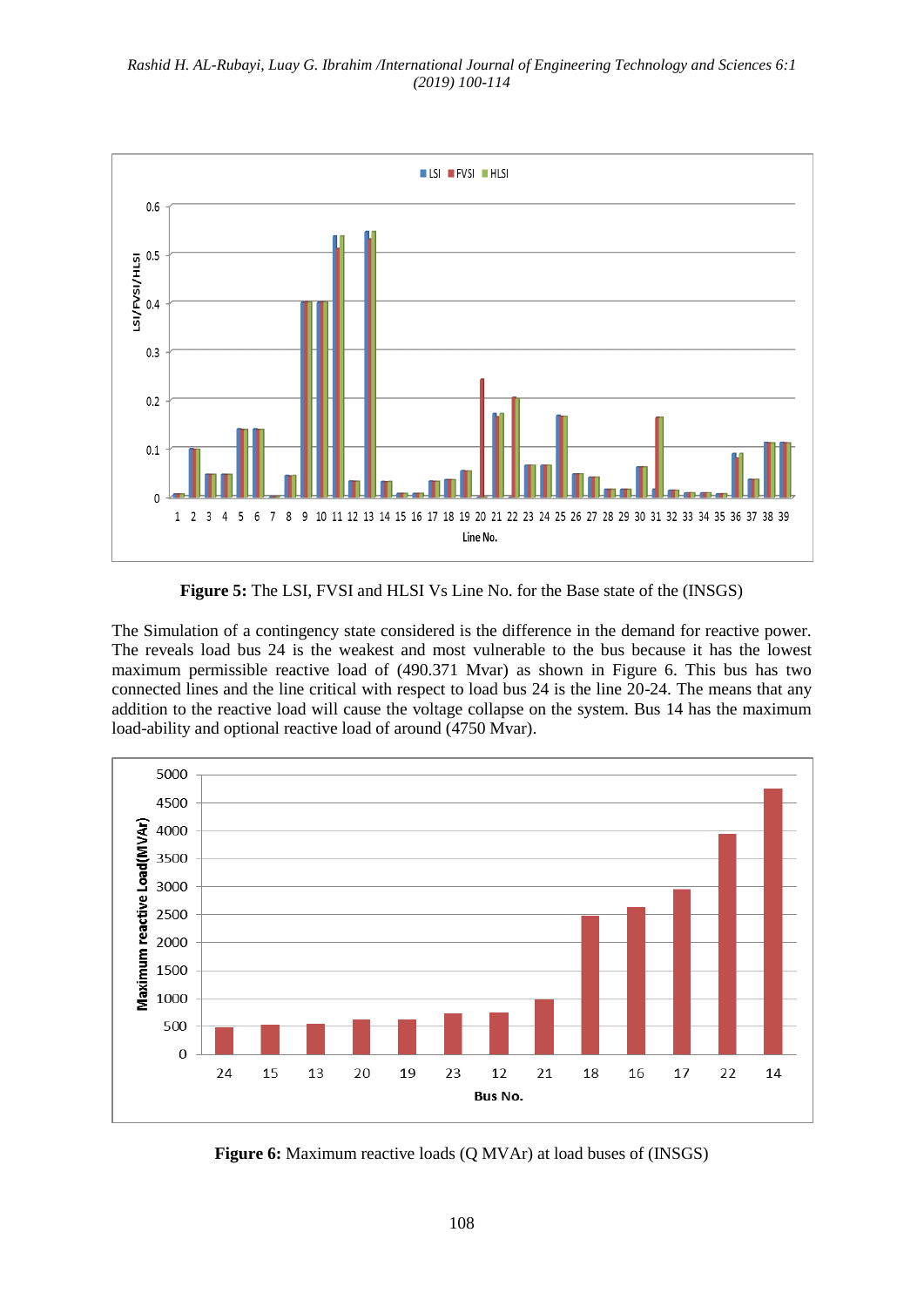The power reactive variation on bus 24 was performed to investigate indicators with load reactive and voltage characteristics. The simulation results are as in Table 2 while Figure 7 presented the diagram of voltage magnitude and voltage stability indexes (LSI, FVSI, and HLSI) versus to Q (Mvar) variation for bus 24 It is worthy of note that the diagram of LSI & HLSI coincide, this gives credence to the new index, HLSI also for determining the maximum load-ability of the load buses. This will consequently guide the operator to take quick action to avert the voltage collapse when a particular bus is being overloaded and where to place compensation devices is so revealed.

**Table 2:** Reactive power variations on load bus 24 (AMR4)

| Q(Mvar) | Bus $24 - 1$ <sup>st</sup> weakest bus (20-24) |            |             |             |  |  |  |
|---------|------------------------------------------------|------------|-------------|-------------|--|--|--|
|         | Vmag.<br>(p.u)                                 | <b>LSI</b> | <b>FVSI</b> | <b>HLSI</b> |  |  |  |
| 160.371 | 0.992                                          | 0.03680    | 0.03618     | 0.03680     |  |  |  |
| 260.371 | 0.970                                          | 0.27304    | 0.27011     | 0.27011     |  |  |  |
| 360.371 | 0.947                                          | 0.37778    | 0.37384     | 0.37384     |  |  |  |
| 460.371 | 0.879                                          | 0.53450    | 0.52836     | 0.52836     |  |  |  |
| 470.371 | 0.876                                          | 0.54609    | 0.53983     | 0.5398      |  |  |  |
| 480.371 | 0.874                                          | 0.93066    | 0.95045     | 0.93066     |  |  |  |
| 490.371 | 0.871                                          | 0.99197    | 0.97280     | 0.97280     |  |  |  |

From Figure 7, for load bus 24, it is observed that the curve of the voltage magnitude drops as the reactive power is increased while the voltage stability indices value also increase until voltage collapse occurs. The HLSI, as could be seen, gives a true representation of the hybrid of LSI and the FVSI indices. This result for the 24-bus system validates the accuracy of the new hybrid line stability index (HLSI) as compared with the others found in the literature [13].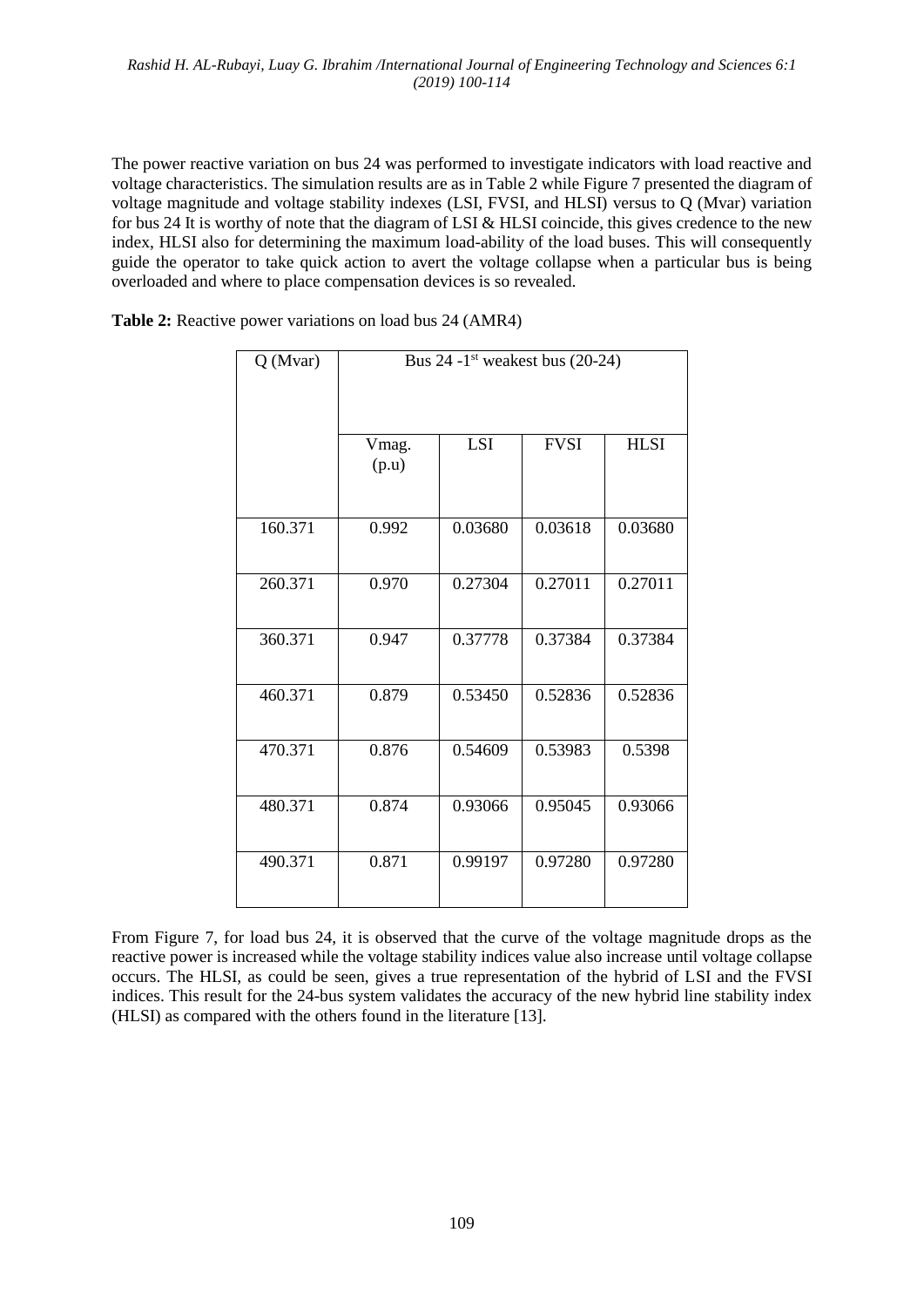

**Figure 7:** The load variation on Bus 24

The maximum load-ability of each load bus, the most critical line, and most stable line with respect to a particular load bus are identified and tabulated as shown in Table 3. The most stable lines are lines with the least voltage stability indices while the critical lines are the lines with the highest values of the voltage stability indices with respect to individual load buses. Table 3 shows the 24-bus system ranking of the load buses as the most stable and critical line as connected to each load buses.

| <b>Table 3:</b> Load Bus Most Stable and Critical Line for 24-Bus |
|-------------------------------------------------------------------|
|-------------------------------------------------------------------|

| <b>Bus</b> | <b>Bus</b>       | Max. Load | Most      | <b>HLSI</b> | Critical | <b>HLSI</b> | Ranking        |
|------------|------------------|-----------|-----------|-------------|----------|-------------|----------------|
| No.        | Name             | (MVAr)    | Stable    |             | line     |             |                |
|            |                  |           | line      |             |          |             |                |
| 24         | AMR4             | 490.371   | 10-24     | 0.56279     | 20-24    | 0.97280     | $\mathbf{1}$   |
| 15         | BGE4             | 535.6579  | $15-19$   | 0.00674     | $5 - 15$ | 0.96403     | $\overline{2}$ |
| 13         | BGW4             | 552.4481  | $13 - 18$ | 0.04222     | $3-13$   | 0.98077     | 3              |
| 20         | KUT4             | 625.1756  | 17-20     | 0.11156     | $9 - 20$ | 0.99419     | $\overline{4}$ |
| 19         | DYL <sub>4</sub> | 631.1712  | $15-19$   | 0.20401     | $5-19$   | 0.96394     | 5              |
| 23         | KDS4             | 740.446   | $22 - 23$ | 0.55772     | $9 - 23$ | 0.99271     | 6              |
| 12         | MSL4             | 752.4481  | $2 - 12$  | 0.34559     | $3-12$   | 0.99932     | $\overline{7}$ |
| 21         | QIM4             | 979.3182  | Nil       | Nil         | $7 - 21$ | 0.99049     | 8              |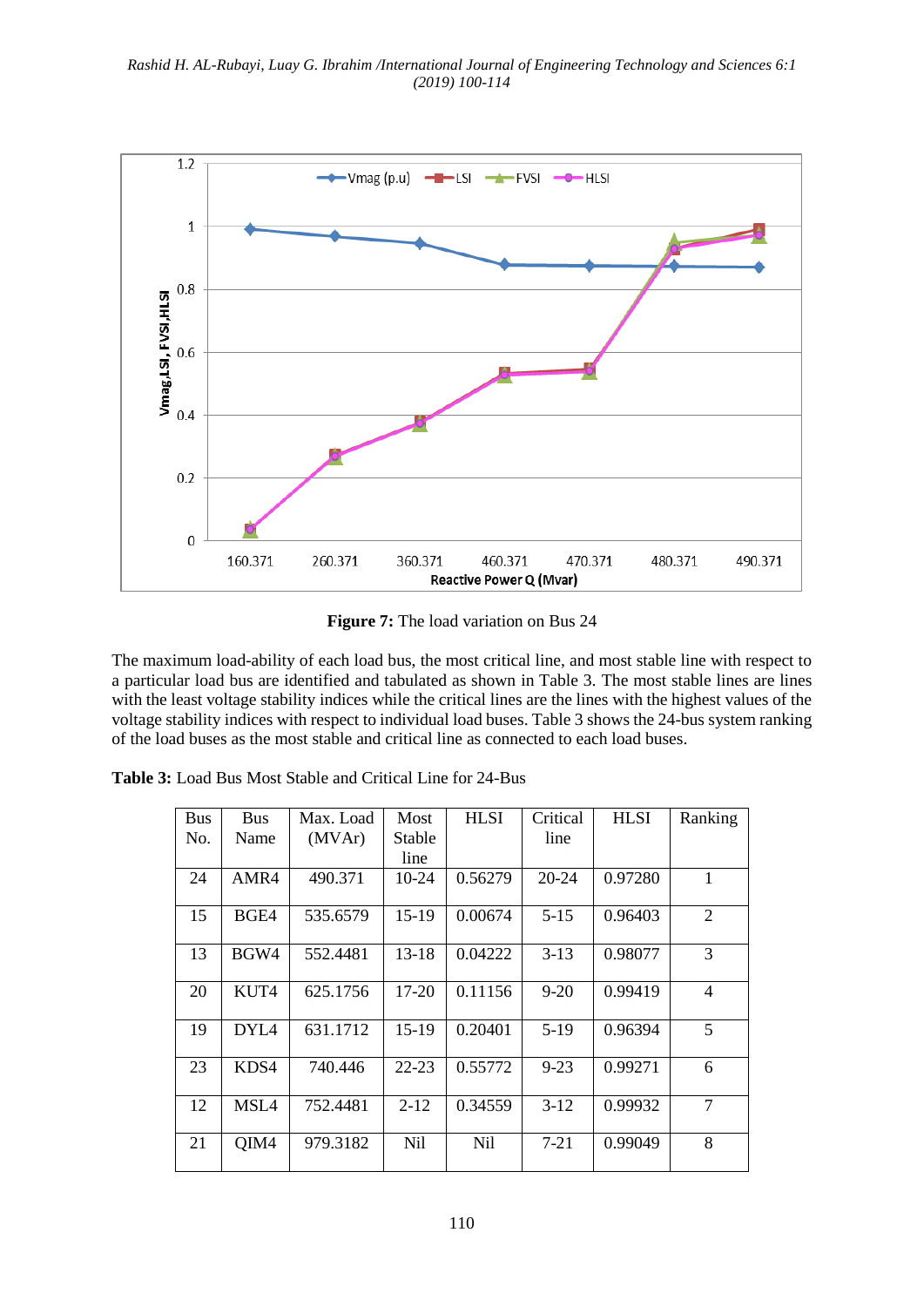#### *Rashid H. AL-Rubayi, Luay G. Ibrahim /International Journal of Engineering Technology and Sciences 6:1 (2019) 100-114*

| 18 | BGC <sub>4</sub> | 2481.4688 | $13 - 18$ | 0.73979 | $14 - 18$ | 0.96360 |    |
|----|------------------|-----------|-----------|---------|-----------|---------|----|
| 16 | BGN4             | 2639.1261 | $6-16$    | 0.16078 | $13-16$   | 0.98091 | 10 |
| 17 | AMN4             | 2956.0014 | $15 - 17$ | 0.56929 | $14 - 17$ | 0.98764 | 11 |
| 22 | BAB4             | 3944.6695 | $22 - 23$ | 0.14446 | $1-22$    | 0.99601 | 12 |
| 14 | BGS4             | 4750      | 14-17     | 0.22970 | $1 - 14$  | 0.9876  | 13 |

### **IV. CONCLUSIONS**

The new line stability index (HLSI) combines two existing voltage stability indices: the LSI and FVSI taking advantage of the accuracy of the LSI index and the fastness of the FVSI index. In order to validate this new line stability index (HLSI), it was used together with the LSI and the FVSI to investigate the voltage stability of the 24-bus INSGS for two possible situations: the base state and the contingency analysis i.e. the variation of reactive load on load buses one at a time.

The simulations for the 24- bus INSGS revealed that for the base case, the system is stable because the three indices' values are approximately equal and are far less than one. For the contingency state, bus 24 was revealed to be the weakest bus as the indices' values are very close to one. This implies proximity to voltage collapse and it has the smallest maximum reactive loading of 490.371Mvar. This means that bus 24 is the optimal location for placement of a FACTs device for improving the voltage profile at that bus as a measure against voltage collapse. Line 20-24 is the critical line of the system as the three stability indices' values of this line are very close to one and are almost equal. These results show that the new line stability index (HLSI) developed is valid and accurate since the result tallies with those obtained for the 24- bus INSGS in the technical literature [13].

#### **NOMENCLATURE**

- $V_1$ ,  $V_2$  Magnitude of voltage at sending and receiving end
- $P_2$ ,  $Q_2$  Receiving end active and reactive power
- S<sub>2</sub> Apparent power at receiving end
- $\delta_1, \delta_2$  Voltage angle at the sending and receiving end bus
- I<sup>2</sup> Receiving end current of transmission line
- R,  $X, \theta$  Line resistance, reactance and impedance angle
- Z Line impedance amplitude
- FVSI Fast voltage stability indices
- HLSI Hybrid line stability index
- LSI Line stability index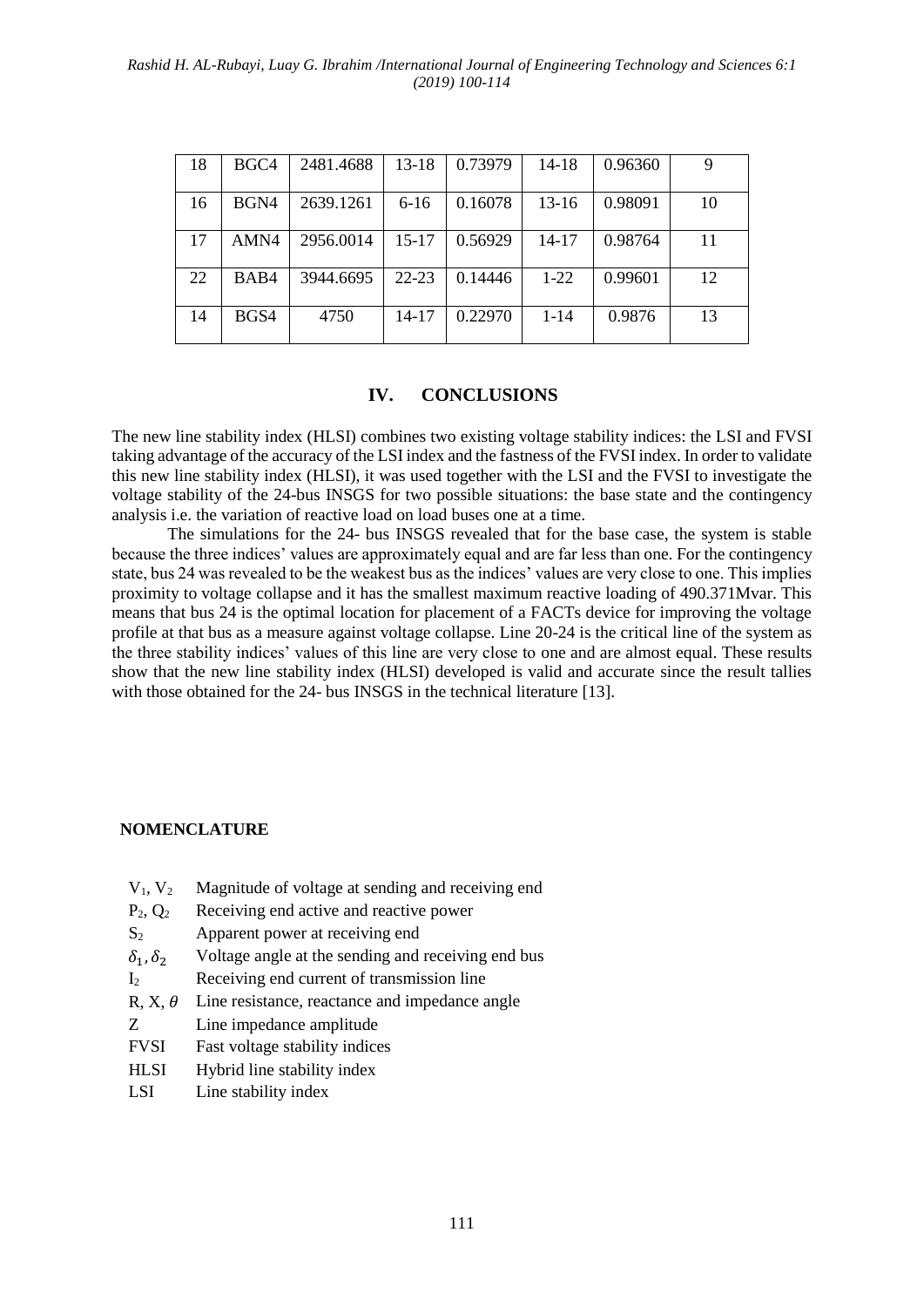| <b>Bus Data</b> |                 |        |                |          |                  |  |  |  |
|-----------------|-----------------|--------|----------------|----------|------------------|--|--|--|
| Bus No.         | <b>Bus Name</b> | V(p.u) | (MW)           | (MVAR)   | (MW)             |  |  |  |
|                 | <b>MUSP</b>     | 1.04   | 1.997795       | 1.166333 |                  |  |  |  |
| $\overline{c}$  | <b>MMDH</b>     | 1.02   | $\theta$       | $\Omega$ | 690.0973         |  |  |  |
| $\overline{3}$  | <b>BAJP</b>     | 1.025  | 1.248622       | 0.922467 | 405.9923         |  |  |  |
| 4               | <b>BAJG</b>     | 1.025  | $\overline{0}$ | $\Omega$ | 590.458          |  |  |  |
| 5               | KRK4            | 1.0217 | 1.298567       | 0.604896 | 239.8735         |  |  |  |
| 6               | QDSG            | 1.0075 | $\theta$       | $\Omega$ | 735.3046         |  |  |  |
| 7               | <b>HDTH</b>     | 1.03   | 2.53054        | 0.75612  | 202.97           |  |  |  |
| 8               | <b>MUSG</b>     | 1.04   | $\Omega$       | $\Omega$ | 369.036          |  |  |  |
| 9               | <b>NSRP</b>     | 1.0197 | 4.228665       | 1.983219 | 774.976          |  |  |  |
| 10              | <b>HRTP</b>     | 1.015  | 1.548291       | 0.721171 | 332.1326         |  |  |  |
| 11              | <b>KAZG</b>     | 1.0096 | 5.660419       | 2.946579 | 207.5829         |  |  |  |
| 12              | MSL4            |        | 6.492833       | 3.024481 | $\overline{0}$   |  |  |  |
| 13              | BGW4            |        | 5.76031        | 3.024481 | 0                |  |  |  |
| 14              | BGS4            |        |                | $\Omega$ | 0                |  |  |  |
| 15              | BGE4            |        | 8.490627       | 2.946579 | $\boldsymbol{0}$ |  |  |  |
| 16              | BGN4            |        | 4.128776       | 1.391261 | 0                |  |  |  |
| 17              | AMN4            |        | 1.26564        | 0.560014 | 0                |  |  |  |
| 18              | BGC4            |        | 0.499449       | 1.814688 | 0                |  |  |  |
| 19              | DYL4            |        | 0.832415       | 0.211712 | $\boldsymbol{0}$ |  |  |  |
| 20              | KUT4            |        | 2.597134       | 1.081756 | $\boldsymbol{0}$ |  |  |  |
| 21              | QIM4            |        | 1.098787       | 0.393182 | 0                |  |  |  |
| 22              | BAB4            |        | 3.079934       | 1.846695 | $\boldsymbol{0}$ |  |  |  |
| 23              | KDS4            |        | 2.130981       | 1.514458 | $\boldsymbol{0}$ |  |  |  |
| 24              | AMR4            |        | 2.110221       | 1.603709 | 0                |  |  |  |

## **APPENDIX SIMULATION PARAMETERS**

| <b>Line Data</b>   |                  |                           |                         |          |          |          |  |  |
|--------------------|------------------|---------------------------|-------------------------|----------|----------|----------|--|--|
| From<br><b>Bus</b> | To Bus           | Voltage<br>Rating<br>(KV) | Frequency<br>Rating(Hz) | R(p.u)   | X(p.u)   | B(p.u)   |  |  |
| <b>MUSP</b>        | <b>MUSG</b>      | 400                       | 50                      | 0.000125 | 0.001043 | 0.032791 |  |  |
| <b>MUSP</b>        | BGS4             | 400                       | 50                      | 0.00122  | 0.01015  | 0.31897  |  |  |
| <b>MUSP</b>        | BAB4             | 400                       | 50                      | 0.00081  | 0.00673  | 0.21165  |  |  |
| <b>MUSP</b>        | BAB4             | 400                       | 50                      | 0.00081  | 0.00673  | 0.21165  |  |  |
| <b>MMDH</b>        | MSL4             | 400                       | 50                      | 0.00144  | 0.01177  | 0.36439  |  |  |
| <b>MMDH</b>        | MSL4             | 400                       | 50                      | 0.00144  | 0.01177  | 0.36439  |  |  |
| <b>BAJP</b>        | <b>BAJG</b>      | 400                       | 50                      | 0.00002  | 0.0002   | 0.00584  |  |  |
| <b>BAJP</b>        | <b>HDTH</b>      | 400                       | 50                      | 0.00345  | 0.03132  | 0.92808  |  |  |
| <b>BAJP</b>        | MSL4             | 400                       | 50                      | 0.0042   | 0.03437  | 1.06426  |  |  |
| <b>BAJP</b>        | MSL <sub>4</sub> | 400                       | 50                      | 0.0042   | 0.03437  | 1.06426  |  |  |
| <b>BAJP</b>        | BGW4             | 400                       | 50                      | 0.00483  | 0.04393  | 1.30165  |  |  |
| <b>BAJG</b>        | KRK4             | 400                       | 50                      | 0.0018   | 0.01635  | 0.48447  |  |  |
| KRK4               | BGE4             | 400                       | 50                      | 0.005114 | 0.046492 | 1.377532 |  |  |
| KRK4               | DYL4             | 400                       | 50                      | 0.004247 | 0.038612 | 1.144052 |  |  |
| QDSG               | BGN4             | 400                       | 50                      | 0.00015  | 0.00138  | 0.04086  |  |  |
| QDSG               | BGN4             | 400                       | 50                      | 0.00015  | 0.00138  | 0.04086  |  |  |
| <b>HDTH</b>        | BGW4             | 400                       | 50                      | 0.00485  | 0.04405  | 1.30515  |  |  |
| <b>HDTH</b>        | QIM4             | 400                       | 50                      | 0.00299  | 0.02391  | 0.74035  |  |  |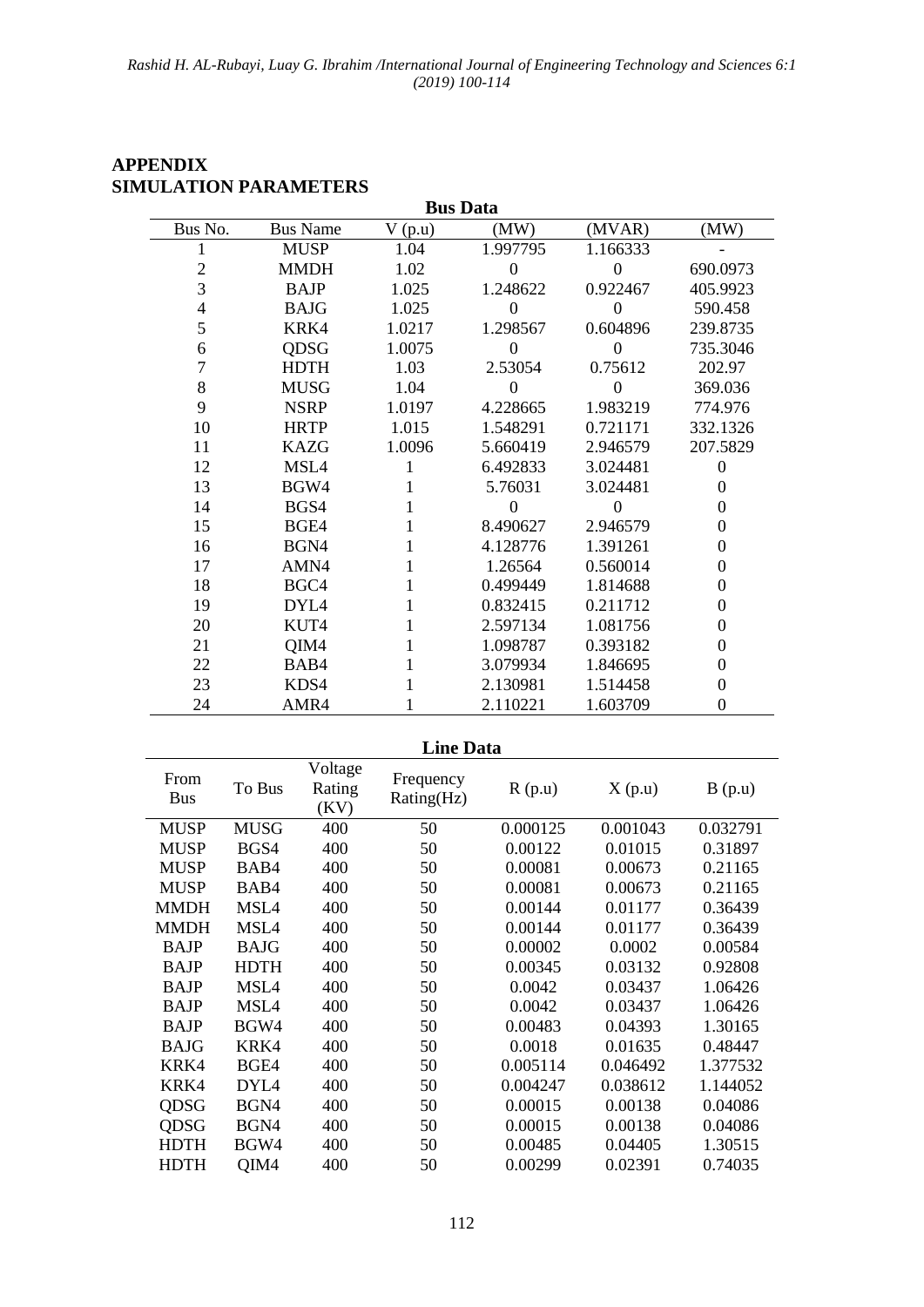#### *Rashid H. AL-Rubayi, Luay G. Ibrahim /International Journal of Engineering Technology and Sciences 6:1 (2019) 100-114*

| MUSG        | BGS4             | 400 | 50 | 0.001094 | 0.009106 | 0.286176 |
|-------------|------------------|-----|----|----------|----------|----------|
| <b>NSRP</b> | <b>KAZG</b>      | 400 | 50 | 0.00439  | 0.03993  | 1.18316  |
| <b>NSRP</b> | KUT4             | 400 | 50 | 0.00432  | 0.03928  | 1.1639   |
| <b>NSRP</b> | KDS4             | 400 | 50 | 0.00383  | 0.03485  | 1.03256  |
| <b>HRTP</b> | <b>KAZG</b>      | 400 | 50 | 0.00118  | 0.01076  | 0.3187   |
| <b>HRTP</b> | KAZG             | 400 | 50 | 0.00118  | 0.01076  | 0.3187   |
| <b>HRTP</b> | AMR4             | 400 | 50 | 0.0029   | 0.0264   | 0.78216  |
| BGW4        | BGN4             | 400 | 50 | 0.00093  | 0.00847  | 0.25099  |
| BGW4        | BGC4             | 400 | 50 | 0.000616 | 0.005608 | 0.166179 |
| BGS4        | AMN4             | 400 | 50 | 0.00082  | 0.00749  | 0.22181  |
| BGS4        | AMN4             | 400 | 50 | 0.00082  | 0.00749  | 0.22181  |
| BGS4        | BGC4             | 400 | 50 | 0.000964 | 0.008772 | 0.259921 |
| BGS4        | KDS4             | 400 | 50 | 0.00308  | 0.02795  | 0.82827  |
| BGE4        | BGN4             | 400 | 50 | 0.00029  | 0.00262  | 0.07763  |
| BGE4        | AMN4             | 400 | 50 | 0.00043  | 0.00394  | 0.11674  |
| BGE4        | AMN4             | 400 | 50 | 0.00043  | 0.00394  | 0.11674  |
| BGE4        | DYL <sub>4</sub> | 400 | 50 | 0.00087  | 0.00788  | 0.23348  |
| AMN4        | KUT4             | 400 | 50 | 0.02744  | 0.22904  | 0.09156  |
| KUT4        | AMR4             | 400 | 50 | 0.00479  | 0.04354  | 1.28998  |
| BAB4        | KDS4             | 400 | 50 | 0.00233  | 0.01935  | 0.60812  |
| BAB4        | KDS4             | 400 | 50 | 0.00233  | 0.01935  | 0.60812  |